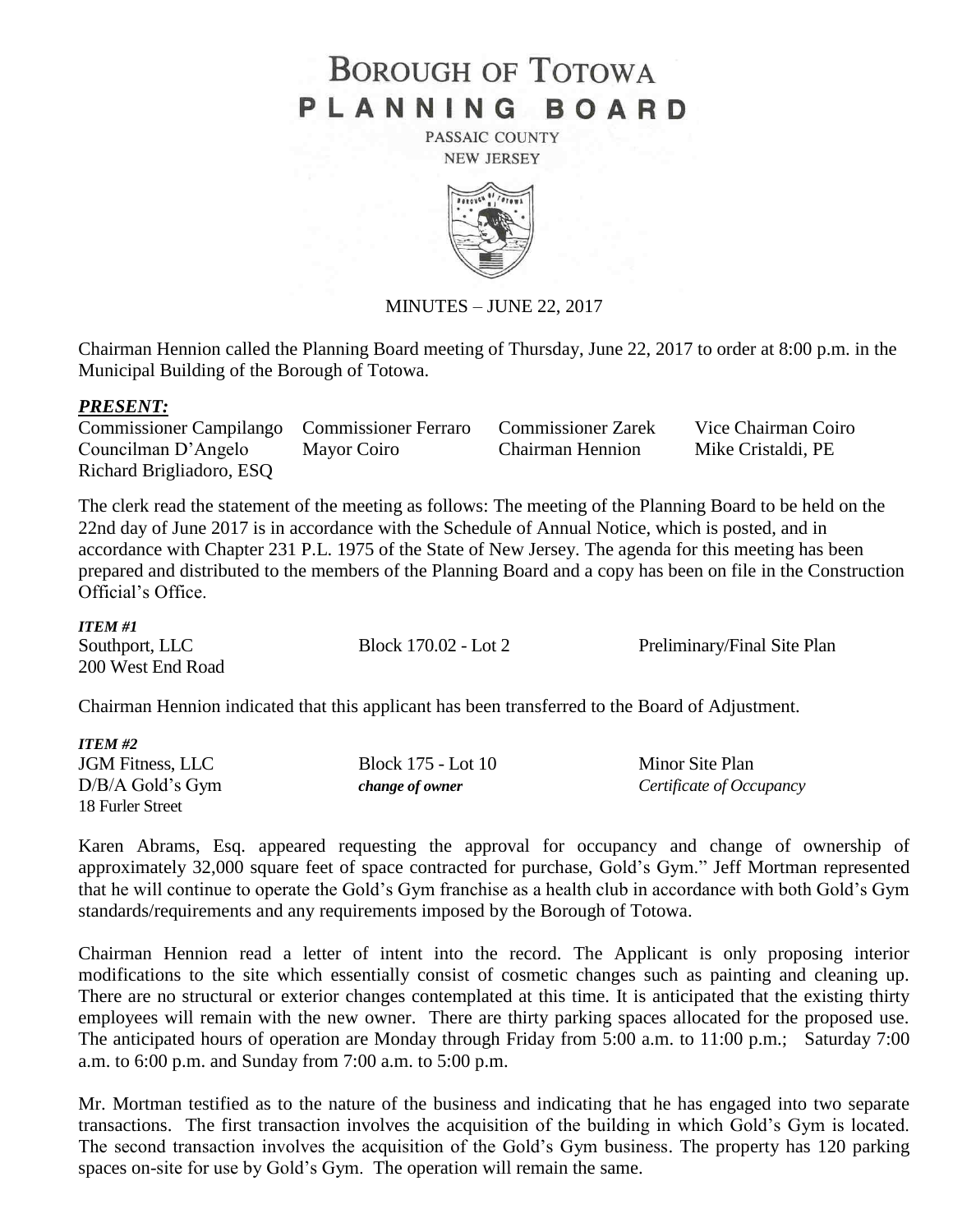# PLANNING BOARD MEETING 30 and 22, 2017 MINUTES CONTINUED **PAGE 2**

*ITEM #3*

Mr. Mortman further testified that he is going to retain the existing signage with the exception of the logo which is being modified to reflect corporate requirements. The new logo will be the same size and located in the same space as the existing Gold's Gym logo.

A motion was offered by Commissioner Campilango and seconded by Commissioner Ferraro to approve the minor site plan as presented. This approval is subject to and contingent upon the following conditions and will be memorialized in a Resolution at a future date:

- 1. The construction of internal partitions, exits, entrances and fire safety devices are subject to and require the approval of the fire sub-code official, the fire inspector and the building inspector.
- 2. The applicant will supply the Chief of Police with an emergency contact list and will also obtain the approval of the Police Chief in regards to all alarms and security devices.
- 3. There will be no outside storage of equipment or materials.
- 4. The applicant will comply with the Totowa Sign Ordinance.
- 5. The Applicant will obtain and maintain all licenses, and/or permits issued by the State of New Jersey Department of Health if required
- 6. All terms and conditions of the Board's prior resolutions remain in full force and effect except as satisfied or amended and not in conflict with this approval.

Seven agreed to a roll call vote… 7-0

| 11 LIVI 11 J      |                   |                          |
|-------------------|-------------------|--------------------------|
| Spirit Halloween  | Block 174 - Lot 2 | Minor Site Plan          |
| 195 Route 46 West |                   | Certificate of Occupancy |

Mr. Paul Favaloro, District Manager appeared requesting approval for temporary occupancy of a seasonal Halloween costume and supply store. The applicant will occupy approximately 5,000 sq. ft. of space, same as last year.

Chairman Hennion read a letter of intent into the record. The occupancy is for approximately 3 months only and the tenancy will commence on or before August 1, 2017 and end on or before November 2, 2017. The anticipated hours of operation are 10 a.m. to 9 p.m. Monday through Saturday, and on Sunday, 11:00 a.m. to 7:00 p.m. There would be a maximum of 12 employees per shift.

Mr. Favaloro testified that the applicant will take possession on or about August 1, 2017 and the business would open to the public in early September 2017. The store would be occupied on a temporary basis which tenancy would end on or before November 2, 2017. There are approximately 220 parking spaces allocated for customer parking which are shared in common with the other tenants of the shopping center.

Mr. Favaloro further testified there would be 1 vinyl banner for the storefront which is 2 feet by 16 feet or 32 square feet in size and 2 2' x 12' vinyl pylon banners each 2 feet by 12 feet in size. The Applicant requires a design waiver for signage pursuant to §415-107 signs of the Totowa Borough Code.

A motion was offered by Commissioner Ferraro and seconded by Commissioner Campilango to approve the minor site plan as presented. This approval is subject to and contingent upon the following conditions and will be memorialized in a Resolution at a future date:

- 1. The construction of internal partitions, exits, entrances and fire safety devices are subject to and require the approval of the fire sub-code official, the fire inspector and the building inspector.
- 2. The applicant will supply the Chief of Police with an emergency contact list and will also obtain the approval of the Police Chief in regards to all alarms and security devices.
- 3. There will be no outside storage of equipment or materials except that which has been identified.
- 4. The applicant will comply with the Totowa Sign Ordinance and intend to install 1 vinyl banner for the storefront which is 2 feet by 16 feet or 32 square feet in size and 2 feet x 12 feet vinyl pylon banners. Seven agreed to a roll call vote… 7-0